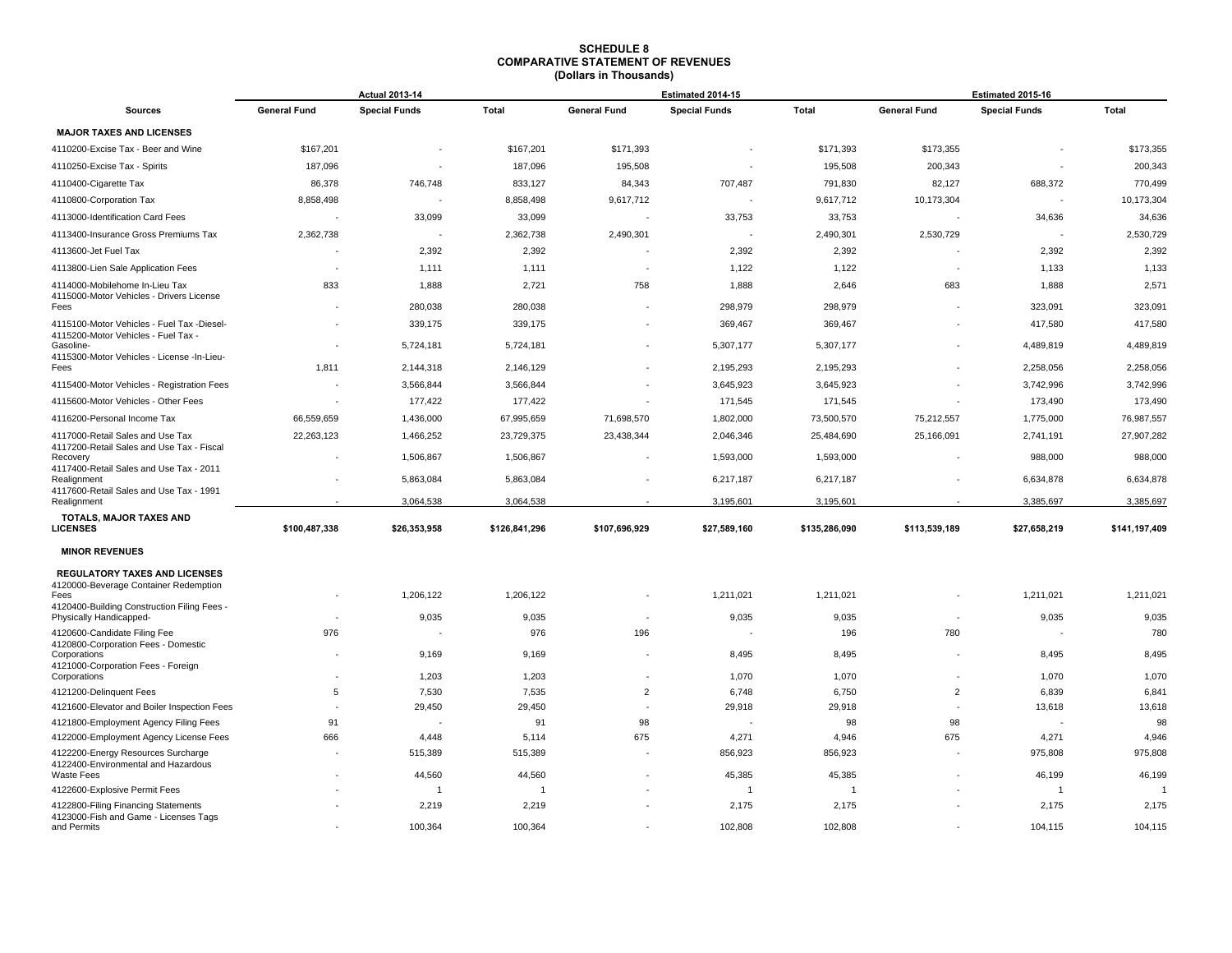|                                                                                                  | <b>Actual 2013-14</b> |                         |                    |                     | Estimated 2014-15    |                     | Estimated 2015-16   |                                   |                    |
|--------------------------------------------------------------------------------------------------|-----------------------|-------------------------|--------------------|---------------------|----------------------|---------------------|---------------------|-----------------------------------|--------------------|
| <b>Sources</b>                                                                                   | <b>General Fund</b>   | <b>Special Funds</b>    | <b>Total</b>       | <b>General Fund</b> | <b>Special Funds</b> | Total               | <b>General Fund</b> | <b>Special Funds</b>              | <b>Total</b>       |
| 4123200-Fish and Game - Taxes                                                                    |                       | 873                     | 873                |                     | 875                  | 875                 |                     | 881                               | 881                |
| 4123400-Genetic Disease Testing Fees<br>4123600-Highway Carriers Uniform Business<br>License Tax |                       | 123,267                 | 123,267            | 153                 | 124,887              | 124,887<br>153      | 153                 | 125,378                           | 125,378<br>153     |
| 4123720-Horse Racing Licenses                                                                    | 940                   | 12,959                  | 13,899             | 1,021               | 13,962               | 14,983              | 1,021               | 14,362                            | 15,383             |
| 4123740-Horse Racing Miscellaneous                                                               | 3                     |                         | 3                  | $\overline{1}$      |                      | $\overline{1}$      | $\mathbf{1}$        |                                   | $\overline{1}$     |
| 4123800-Industrial Homework Fees<br>4124000-Insurance Company - Examination                      |                       |                         | 1                  |                     |                      |                     |                     |                                   |                    |
| Fees<br>4124200-Insurance Company - License Fees                                                 |                       | 19,171                  | 19,171             |                     | 22,517               | 22,517              |                     | 22,753                            | 22,753             |
| and Penalties                                                                                    |                       | 44,715                  | 44,715             |                     | 48,898               | 48,898              |                     | 54,702                            | 54,702             |
| 4124400-Insurance Company - General Fees<br>4124600-Insurance Company - Proposition              |                       | 21,647                  | 21,647             |                     | 24,867               | 24,867              |                     | 27,159                            | 27,159             |
| 103 Fees<br>4124800-Insurance Fraud Assessment -                                                 |                       | 27,758                  | 27,758             |                     | 29,208               | 29,208              |                     | 30,512                            | 30,512             |
| Automobile<br>4125000-Insurance Fraud Assessment -<br>General                                    |                       | 49,084<br>11,223        | 49,084<br>11,223   |                     | 49,119<br>12,642     | 49,119<br>12,642    |                     | 50,592<br>13,786                  | 50,592<br>13,786   |
| 4125200-Insurance Fraud Assessment -<br><b>Workers Compensation</b>                              |                       | 50,139                  | 50,139             |                     | 52,055               | 52,055              |                     | 58,862                            | 58,862             |
| 4125400-Liquor License Fees<br>4125600-New Motor Vehicle Dealer License                          |                       | 55,550                  | 55,550             |                     | 55,141               | 55,141              |                     | 55,692                            | 55,692             |
| Fee                                                                                              |                       | 1,625                   | 1,625              |                     | 1,687                | 1,687               |                     | 1,687                             | 1,687              |
| 4125800-Notary Public License Fees                                                               |                       | 925                     | 925                |                     | 925                  | 925                 |                     | 925                               | 925                |
| 4126000-Off Highway Vehicle Fees                                                                 |                       | 23,775                  | 23,775             |                     | 23,134               | 23,134              |                     | 23,134                            | 23,134             |
| 4126200-Private Rail Car Tax                                                                     | 8,530                 |                         | 8,530              | 8,529               |                      | 8,529               | 8,529               |                                   | 8,529              |
| 4126400-Processing Fee<br>4126600-Public Utilities Commission -                                  |                       | 498                     | 498                |                     | 375                  | 375                 |                     | 375                               | 375                |
| <b>Quarterly Fees</b><br>4126800-Public Utilities Commission -                                   |                       | 148,058                 | 148,058            |                     | 126,960              | 126,960             |                     | 128,584                           | 128,584            |
| Penalties on Quarterly Fees                                                                      |                       | $\overline{\mathbf{1}}$ | $\overline{1}$     |                     | $\overline{1}$       | $\overline{1}$      |                     | $\overline{1}$                    |                    |
| 4127000-Real Estate - Examination Fees                                                           |                       | 3,770                   | 3,770              |                     | 3,730                | 3,730               |                     | 4,425                             | 4,425              |
| 4127200-Real Estate - License Fees                                                               |                       | 40,426                  | 40,426             |                     | 39,924               | 39,924              |                     | 35,710                            | 35,710             |
| 4127300-Refinery Fees                                                                            |                       |                         |                    |                     | 450                  | 450                 |                     | 3,408                             | 3,408              |
| 4127400-Renewal Fees                                                                             |                       | 255,638                 | 255,638            |                     | 252,296              | 252,296             |                     | 257,851                           | 257,851            |
| 4128000-Subdivision Filing Fees                                                                  |                       | 7,302                   | 7,302              |                     | 5,907                | 5,907               |                     | 6,413                             | 6,413              |
| 4128400-Teacher Credential Fees                                                                  |                       | 15,305                  | 15,305             |                     | 15,300               | 15,300              |                     | 15,430                            | 15,430             |
| 4128600-Teacher Examination Fees<br>4128740-Trailer Coach License -In Lieu-                      | 19,189                | 4,165                   | 4,165              |                     | 4,104                | 4,104               |                     | 4,140<br>$\overline{\phantom{a}}$ | 4,140<br>19,964    |
| Fees                                                                                             |                       |                         | 19,189             | 19,573              |                      | 19,573              | 19,964              |                                   |                    |
| 4129000-Other Fees and Licenses<br>4129200-Other Regulatory Fees                                 | 43,413                | 1,798<br>4,834,133      | 1,798<br>4,877,546 | 1,009               | 1,466<br>10,252,114  | 1,466<br>10,253,123 | 1,009               | 1,476<br>7,686,276                | 1,476<br>7,687,285 |
| 4129400-Other Regulatory Licenses and<br>Permits                                                 | 4,938                 | 532,190                 | 537,128            | 5,616               | 524,696              | 530,312             | 5,416               | 586,089                           | 591,505            |
| 4129600-Other Regulatory Taxes                                                                   |                       | 89,051                  | 89,051             |                     | 124,513              | 124,513             |                     | 126,314                           | 126,314            |
| <b>Totals, REGULATORY TAXES AND</b><br><b>LICENSES</b>                                           | \$78,752              | \$8,304,534             | \$8,383,287        | \$36,873            | \$14,089,603         | \$14,126,476        | \$37,648            | \$11,719,564                      | \$11,757,212       |
| <b>REVENUE FROM LOCAL AGENCIES</b>                                                               |                       |                         |                    |                     |                      |                     |                     |                                   |                    |
| 4130000-Architecture Public Building Fees                                                        |                       | 29,808                  | 29,808             |                     | 36,955               | 36,955              |                     | 40,280                            | 40,280             |
| 4131000-Crimes of Public Offense Fines                                                           | 56                    | 11,153                  | 11,209             | 59                  | 10,000               | 10,059              | 59                  | 10,000                            | 10,059             |
| 4131500-Felony Conviction Penalties                                                              |                       | 52,993                  | 52,993             |                     | 50,001               | 50,001              |                     | 50,001                            | 50,001             |
| 4132000-Fingerprint Identification Card Fees                                                     |                       | 70,891                  | 70,891             |                     | 71,612               | 71,612              |                     | 71,612                            | 71,612             |
| 4132500-Fish and Game Fines                                                                      |                       | 610                     | 610                |                     | 756                  | 756                 |                     | 532                               | 532                |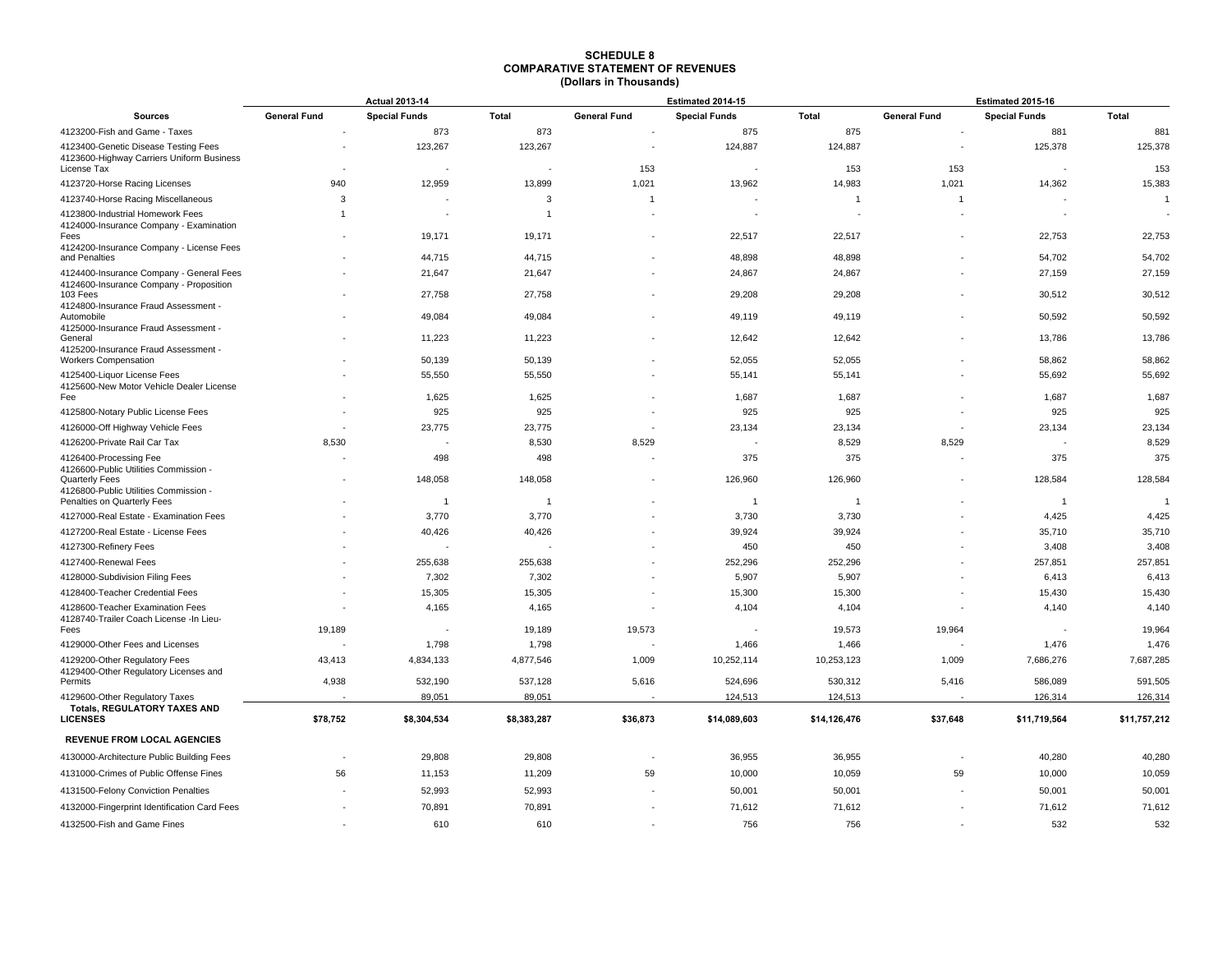|                                                                       | <b>Actual 2013-14</b> |                          |              |                          | Estimated 2014-15    |             | Estimated 2015-16   |                          |             |
|-----------------------------------------------------------------------|-----------------------|--------------------------|--------------|--------------------------|----------------------|-------------|---------------------|--------------------------|-------------|
| <b>Sources</b>                                                        | <b>General Fund</b>   | <b>Special Funds</b>     | <b>Total</b> | <b>General Fund</b>      | <b>Special Funds</b> | Total       | <b>General Fund</b> | <b>Special Funds</b>     | Total       |
| 4133000-Fish and Game Fines - Additional<br>Assessments               |                       | 64                       | 64           |                          | 65                   | 65          |                     | 65                       | 65          |
| 4133500-Fish and Game Fines - Penalty<br>Assessments                  |                       | 391                      | 391          |                          | 525                  | 525         |                     | 642                      | 642         |
| 4134000-Local Agencies - Interest on Loans                            | 196                   | 923                      | 1,119        | 196                      | 830                  | 1,026       | 196                 | 709                      | 905         |
| 4134500-Local Agencies - Cost Recoveries                              | 15,984                | 9,567                    | 25,551       | 20,582                   | 9,663                | 30,245      | 22,334              | 9,759                    | 32,093      |
| 4135000-Local Agencies - Miscellaneous<br>Revenue                     | 183,688               | 1,383,447                | 1,567,135    | 163,848                  | 1,371,842            | 1,535,690   | 148,786             | 1,366,832                | 1,515,618   |
| 4135500-Narcotic Fines                                                | 1,477                 |                          | 1,477        | 1,000                    |                      | 1,000       | 1,000               | $\overline{\phantom{a}}$ | 1,000       |
| 4136000-Open Space Cancellation Fee<br>Deferred Taxes                 |                       | 2,527                    | 2,527        |                          | 2,723                | 2,723       |                     | 2,733                    | 2,733       |
| 4136500-Traffic Violation Penalties                                   |                       | 70,750                   | 70,750       |                          | 68,440               | 68,440      |                     | 78,637                   | 78,637      |
| <b>Totals, REVENUE FROM LOCAL</b><br><b>AGENCIES</b>                  | \$201,401             | \$1,633,125              | \$1,834,526  | \$185,685                | \$1,623,412          | \$1,809,097 | \$172,375           | \$1,631,802              | \$1,804,177 |
| SERVICES TO THE PUBLIC                                                |                       |                          |              |                          |                      |             |                     |                          |             |
| 4140000-Document Sales                                                | 59                    | 3,967                    | 4,026        | 103                      | 4,074                | 4,177       | 103                 | 4,104                    | 4,207       |
| 4140500-Emergency Telephone Users                                     |                       |                          |              |                          |                      |             |                     |                          |             |
| Surcharge<br>4142500-License Plate Fees - Personalized                |                       | 85,223                   | 85,223       |                          | 96,000               | 96,000      |                     | 96,000                   | 96,000      |
| Plates                                                                |                       | 53,908                   | 53,908       |                          | 53,831               | 53,831      |                     | 55,078                   | 55,078      |
| 4143000-Medicare Receipts - Federal<br>Government                     | 15,666                | $\overline{\phantom{a}}$ | 15,666       | 11,010                   |                      | 11,010      | 10,024              | $\overline{\phantom{a}}$ | 10,024      |
| 4143500-Miscellaneous Services to the<br>Public                       | 2,237                 | 163,843                  | 166,080      | 1,716                    | 167,321              | 169,036     | 1,716               | 168,088                  | 169,804     |
| 4144000-Parental Fees                                                 |                       | 5,807                    | 5,807        |                          | 6,207                | 6,207       |                     | 6,207                    | 6,207       |
| 4144500-Parking Lot Revenues                                          | ٠                     | 9,837                    | 9,837        | $\overline{\phantom{a}}$ | 10,550               | 10,550      | $\sim$              | 10,554                   | 10,554      |
| 4145000-Pay Patients Board Charges                                    | 13,730                |                          | 13,730       | 9,379                    |                      | 9,379       | 8,161               |                          | 8,161       |
| 4145500-Secretary of State - Fees                                     | 79                    | 31,779                   | 31,858       | 178                      | 29,046               | 29,224      | 90                  | 28,961                   | 29,051      |
| 4146000-State Beach and Park Service Fees                             |                       | 98,213                   | 98,213       |                          | 106,054              | 106,054     |                     | 106,911                  | 106,911     |
| Totals, SERVICES TO THE PUBLIC                                        | \$31,771              | \$452,577                | \$484,348    | \$22,386                 | \$473,083            | \$495,469   | \$20,094            | \$475,903                | \$495,997   |
| USE OF PROPERTY AND MONEY                                             |                       |                          |              |                          |                      |             |                     |                          |             |
| 4150000-Geothermal Resources Well Fees                                |                       | 4,886                    | 4,886        |                          | 4,200                | 4,200       |                     | 4,200                    | 4,200       |
| 4150500-Interest Income - Interfund Loans                             | $\sim$                | 23,313                   | 23,313       |                          | 17,816               | 17,816      |                     | 1,493                    | 1,493       |
| 4151000-Interest Income - Other Loans                                 | 4,438                 | 6,146                    | 10,584       | 4,004                    | 12,866               | 16,870      | 4,111               | 4,222                    | 8,333       |
| 4151500-Miscellaneous Revenue - Use of<br>Property and Money          | 470                   | 19,951                   | 20,421       | 268                      | 22,432               | 22,700      | 268                 | 21,331                   | 21,599      |
| 4152000-Oil and Gas Leases - 1 Percent<br>Revenue Cities and Counties | 784                   |                          | 784          | 718                      |                      | 718         | 623                 |                          | 623         |
| 4152500-Rental of State Property                                      | 18,003                | 56,937                   | 74,940       | 18,790                   | 56,725               | 75,515      | 19,055              | 56,600                   | 75,655      |
| 4153000-Sale of Natural Resources                                     |                       | 31                       | 31           |                          |                      |             |                     |                          |             |
| 4153500-Fees for Use of State Property                                |                       |                          |              |                          | 31                   | 31          |                     | 31                       | 31          |
| 4154000-Royalties - Federal Land                                      | $\sim$                | 81,945                   | 81,945       |                          | 81,945               | 81,945      |                     | 81,994                   | 81,994      |
| 4154500-Royalties - School Land                                       |                       | 30                       | 30           |                          | 30                   | 30          |                     | 30                       | 30          |
| 4155000-Royalties - State Lands                                       | 445,172               |                          | 445,172      | 342,353                  |                      | 342,353     | 285,974             |                          | 285,974     |
| Totals, USE OF PROPERTY AND MONEY                                     | \$468,867             | \$193,240                | \$662,107    | \$366,133                | \$196,045            | \$562,178   | \$310,031           | \$169,901                | \$479,932   |
| <b>INVESTMENT INCOME</b>                                              |                       |                          |              |                          |                      |             |                     |                          |             |
| 4160000-Investment Income - Condemnation                              |                       | 164                      | 164          |                          | 135                  | 135         |                     | 101                      | 101         |
| Deposits Fund<br>4161000-Investment Income - Other                    |                       | 113                      | 113          |                          |                      |             |                     | ٠.                       |             |
| 4162000-Investment Income - Pooled Money                              |                       |                          |              |                          |                      |             |                     |                          |             |
| Investments                                                           | 15,998                | 167                      | 16,165       | 20,664                   | 192                  | 20,856      | 45,491              | 172                      | 45,663      |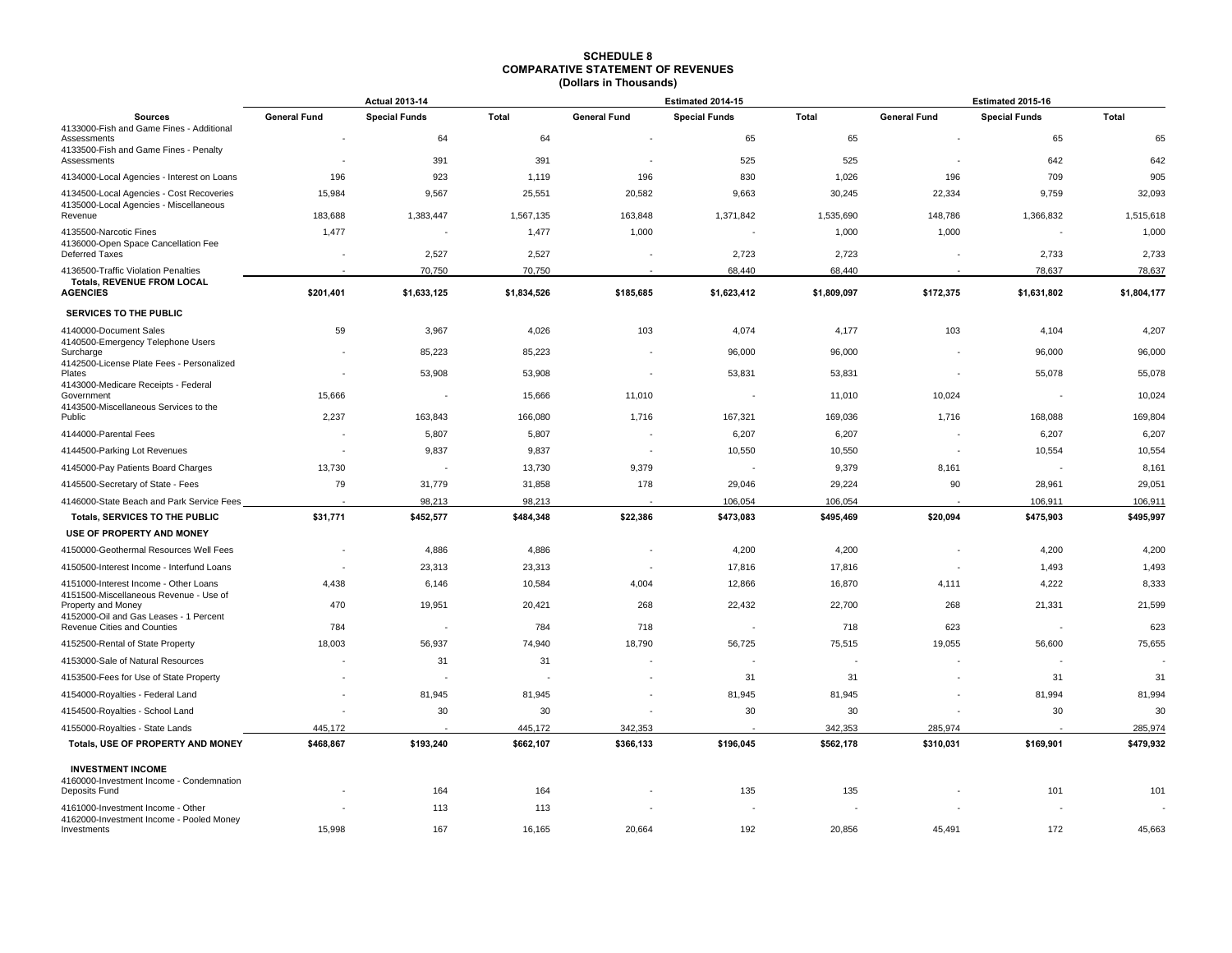|                                                                                     |                          | <b>Actual 2013-14</b> |                |                     | Estimated 2014-15    |                | Estimated 2015-16        |                          |               |
|-------------------------------------------------------------------------------------|--------------------------|-----------------------|----------------|---------------------|----------------------|----------------|--------------------------|--------------------------|---------------|
| <b>Sources</b><br>4163000-Investment Income - Surplus Money                         | <b>General Fund</b>      | <b>Special Funds</b>  | <b>Total</b>   | <b>General Fund</b> | <b>Special Funds</b> | <b>Total</b>   | <b>General Fund</b>      | <b>Special Funds</b>     | <b>Total</b>  |
| Investments                                                                         | 638                      | 17,318                | 17,956         | 601                 | 24,793               | 25,394         | 601                      | 22,969                   | 23,570        |
| <b>Totals, INVESTMENT INCOME</b>                                                    | \$16,636                 | \$17,762              | \$34,398       | \$21,265            | \$25,120             | \$46,385       | \$46,092                 | \$23,242                 | \$69,334      |
| <b>MISCELLANEOUS</b>                                                                |                          |                       |                |                     |                      |                |                          |                          |               |
| 4170100-Abandoned Property Revenue                                                  | 364,000                  |                       | 364,000        | 441,500             |                      | 441,500        | 451,871                  | ÷,                       | 451,871       |
| 4170400-Capital Asset Sales Proceeds                                                | $\overline{4}$           | 60,415                | 60,419         |                     | 42,042               | 42,042         |                          | 148                      | 148           |
| 4170600-Carbon Allowances Auction<br>Proceeds                                       | $\blacksquare$           | 477,140               | 477,140        |                     | 650,000              | 650,000        |                          | 1,000,000                | 1,000,000     |
| 4170700-Civil and Criminal Violation<br>Assessment                                  | 330                      | 175,915               | 176,245        | 225                 | 205,625              | 205,850        | 200                      | 186,509                  | 186,709       |
| 4170800-Confiscated Property Sales                                                  | 7,952                    | 49                    | 8,001          | 7,846               | 32                   | 7,878          | 7,846                    | 30                       | 7,876         |
| 4171000-Cost Recoveries - Delinquent<br>Receivables                                 | 12,533                   | 96                    | 12,629         | 12,254              | 65                   | 12,319         | 12,254                   | 62                       | 12,316        |
| 4171100-Cost Recoveries - Other                                                     | 32,038                   | 106,337               | 138,375        | 36,730              | 112,331              | 149,060        | 42,841                   | 110,443                  | 153,284       |
| 4171200-Court Filing Fees and Surcharges                                            | $\overline{\phantom{a}}$ | 592,710               | 592,710        |                     | 551,002              | 551,002        |                          | 535,243                  | 535,243       |
| 4171300-Donations                                                                   | 226                      | 1,096                 | 1,322          | $\overline{1}$      | 1,001,209            | 1,001,210      |                          | 651,086                  | 651,086       |
| 4171400-Escheat - Unclaimed Checks                                                  |                          |                       |                |                     |                      |                |                          |                          |               |
| Warrants Bonds and Coupons                                                          | 29,586                   | 5,293                 | 34,879         | 30,077              | 8,825                | 38,902         | 30,076                   | 8,874                    | 38,951        |
| 4171500-Escheat - Unclaimed Property                                                |                          | $\overline{7}$        | $\overline{7}$ |                     |                      |                |                          | ÷                        |               |
| 4172000-Fines and Forfeitures                                                       | 3,073                    | 203,538               | 206,611        | 3,166               | 199,487              | 202,653        | 3,166                    | 198,408                  | 201,574       |
| 4172200-Fine and Penalties - Horse Racing<br>4172240-Fines and Penalties - External | 126                      |                       | 126            | 190                 |                      | 190            | 190                      | $\overline{\phantom{a}}$ | 190           |
| Other                                                                               | $\overline{\phantom{a}}$ | 187                   | 187            |                     | 250                  | 250            |                          | 250                      | 250           |
| 4172400-Forest Product Sales                                                        | $\sim$                   | $-1,696$              | $-1,696$       |                     |                      |                |                          |                          |               |
| 4172500-Miscellaneous Revenue                                                       | 156,223                  | 394,604               | 550,826        | 137,387             | 388,676              | 526,063        | 137,465                  | 386,176                  | 523,641       |
| 4172800-Parking Violations<br>4172900-Penalty Assessments - Criminal                | 16,322                   | 1,440                 | 17,762         | 16,867              | 1,527                | 18,394         | 16,867                   | 1,527                    | 18,394        |
| Fines                                                                               |                          | 245,954               | 245,954        |                     | 223,676              | 223,676        |                          | 211,452                  | 211,452       |
| 4173000-Penalty Assessments - Other                                                 | 90,279                   | 274,974               | 365,252        | 352,891             | 229,214              | 582,105        | 52,891                   | 232,285                  | 285,176       |
| 4173100-Personal Income Tax - Penalties<br>and Interest                             | $\sim$                   | 23,048                | 23,048         | $\sim$              | 19,040               | 19,040         | $\overline{\phantom{a}}$ | 22,167                   | 22,167        |
| 4173200-Proceeds from Estates of Deceased<br>Persons                                | 312                      |                       | 312            | 312                 |                      | 312            | 312                      |                          | 312           |
| 4173300-Sales - Other                                                               |                          | $\overline{2}$        | $\overline{2}$ |                     | $\overline{1}$       | $\overline{1}$ |                          | $\overline{1}$           |               |
| 4173400-Settlements and Judgments - Anti-                                           |                          |                       |                |                     |                      |                |                          |                          |               |
| Trust Actions - Attorney General-                                                   |                          | 2,606                 | 2,606          |                     | 2,400                | 2,400          | $\sim$                   | 2,400                    | 2,400         |
| 4173500-Settlements and Judgments - Other                                           | 62,844                   | 12,116                | 74,960         | 37,105              | 9,433                | 46,538         | 2,032                    | 9,733                    | 11,765        |
| 4173600-State Public Land Sales                                                     |                          | 14,512                | 14,512         |                     | 16,605               | 16,605         |                          | 15,908                   | 15,908        |
| 4173800-Traffic Violations                                                          |                          | 37,649                | 37,649         |                     | 35,746               | 35,746         |                          | 34,388                   | 34,388        |
| 4173900-Tribal Gaming Revenues<br>4174100-Unemployment and Disability               | 236,497                  | 45,187                | 281,684        | 243,354             | 48,978               | 292,332        | 247,439                  | 50,173                   | 297,612       |
| Insurance Contributions - Penalties and Inte                                        | $\overline{\phantom{a}}$ | 111,034               | 111,034        |                     | 101,034              | 101,034        |                          | 115,764                  | 115,764       |
| 4174200-Uninsured Motorist Fees<br>4180000-Cash Adjustment for Transportation       | 1,069                    | 258                   | 1,327          | 1,127               | 261                  | 1,388          | 1,127                    | 263                      | 1,390         |
| Funds -SAL I-<br>4180050-Cash Adjustment for Transportation                         |                          | $-66,467$             | $-66,467$      |                     | $-100,000$           | $-100,000$     |                          | $\overline{\phantom{a}}$ |               |
| Funds -SAL E-                                                                       |                          | 138,000               | 138,000        |                     | 159,500              | 159,500        |                          | 53,500                   | 53,500        |
| 4180100-Prior Year Revenue Adjustments                                              |                          |                       |                |                     | 281,235              | 281,235        |                          |                          |               |
| 4524000-Other Receipts                                                              |                          | $-20$                 | $-20$          |                     |                      |                |                          |                          |               |
| <b>Totals, MISCELLANEOUS</b>                                                        | \$1,013,413              | \$2,855,982           | \$3,869,395    | \$1,321,032         | \$4,188,194          | \$5,509,226    | \$1,006,577              | \$3,826,789              | \$4,833,366   |
| <b>TOTALS, MINOR REVENUES</b>                                                       | \$1,810,840              | \$13,457,219          | \$15,268,060   | \$1,953,373         | \$20,595,457         | \$22,548,831   | \$1,592,817              | \$17,847,202             | \$19,440,019  |
| <b>TOTALS, REVENUES</b>                                                             | \$102,298,178            | \$39,811,178          | \$142,109,356  | \$109,650,303       | \$48,184,618         | \$157,834,920  | \$115,132,006            | \$45,505,421             | \$160,637,427 |